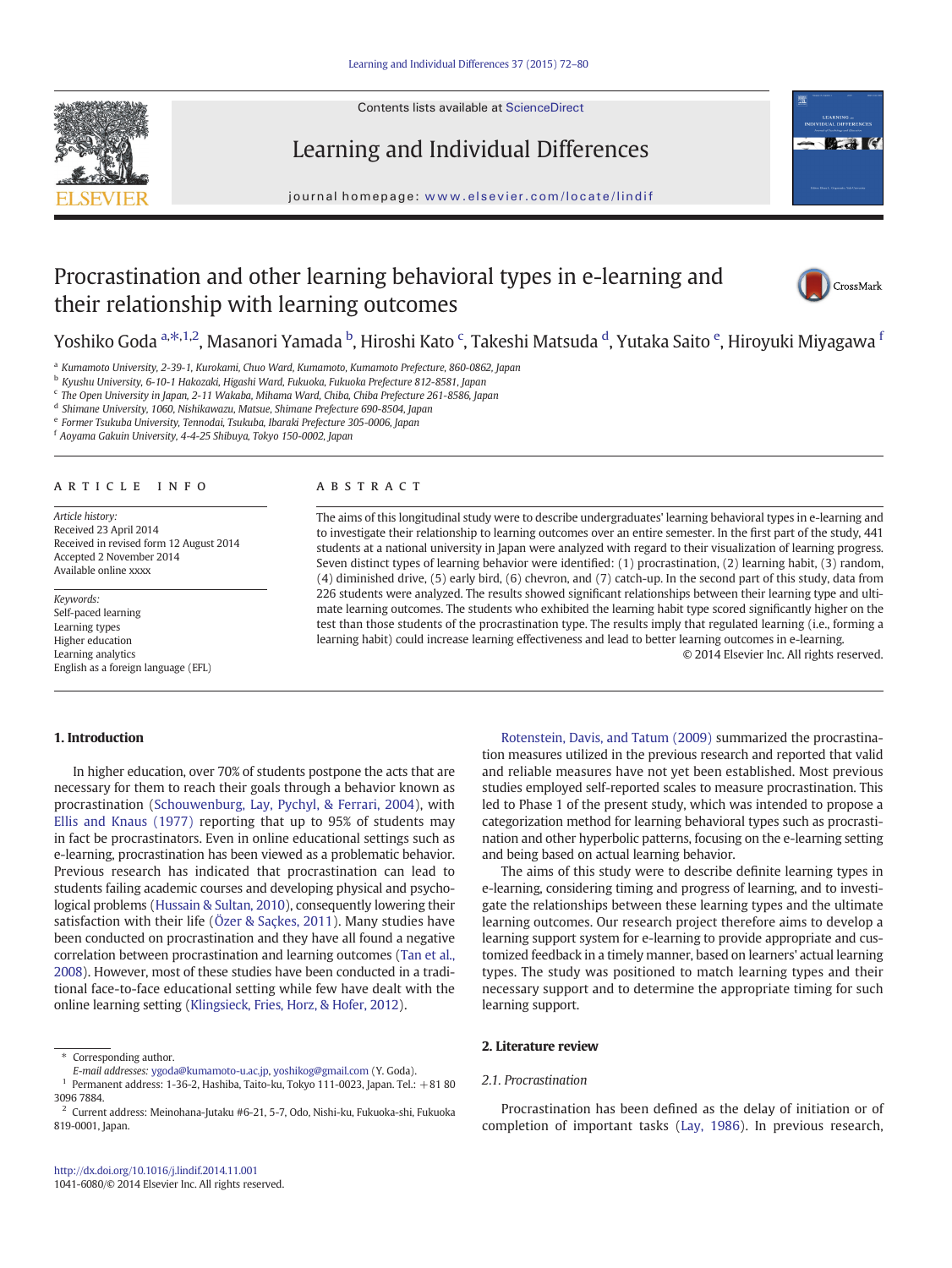<span id="page-1-0"></span>Table 1

Unit numbers, item numbers, and learning hours of learning materials.

| Section   | Part           | Category                              | Task             | Unit # | Item # | Required learning hours |
|-----------|----------------|---------------------------------------|------------------|--------|--------|-------------------------|
| Listening |                | Photographs                           | Dictation        | 13     | 130    | $\overline{2}$          |
|           |                |                                       | American English | 6      | 30     |                         |
|           |                |                                       | Other English    | 6      | 30     |                         |
|           | 2              | Question-response                     | Dictation        | 20     | 166    |                         |
|           |                |                                       | American English | 9      | 45     |                         |
|           |                |                                       | Other English    | 9      | 45     |                         |
|           | 3              | Conversations                         | Dictation        | 20     | 199    |                         |
|           |                |                                       | American English | 18     | 90     |                         |
|           |                |                                       | Other English    | 18     | 90     |                         |
|           | $\overline{4}$ | <b>Talks</b>                          | Dictation        | 11     | 93     |                         |
|           |                |                                       | American English | 13     | 47     |                         |
|           |                |                                       | Other English    | 13     | 47     |                         |
| Reading   | 5              | Incomplete sentences (short passage)  | Practices        | 20     | 400    |                         |
|           | 6              | incomplete sentences (longer passage) | Practices        | 10     | 50     |                         |
|           |                | Reading comprehension                 | Fast-reading     | 10     | 275    |                         |
|           |                |                                       | Practices        | 10     | 50     |                         |
|           |                | Total                                 |                  | 206    | 1787   | 47                      |

procrastination and its effects have garnered much interest. Most research has found that procrastination has a negative effect on learning performance and can also lead to physical and psychological problems ([Hussain & Sultan, 2010\)](#page-7-0). These results were consistent even in longitudinal studies ([Tice & Baumeister, 1997](#page-7-0)). Recently, however, procrastination research has entered a new phase, with some researchers suggesting the positive effects of procrastination. [Chu and Choi \(2005\)](#page-7-0) for example introduced the new perspective that not all procrastination behaviors may be harmful or have negative consequences. They refer to this positive type of procrastination as active procrastination. They describe active procrastinators as those who prefer to work under pressure and who make deliberate decisions to procrastinate. [Choi and Moran \(2009\)](#page-7-0) developed a new active procrastination scale and identified four factors of active procrastination: (1) outcome satisfaction, (2) preference for pressure, (3) intentional decision, and (4) ability to meet deadlines. [Strunk, Cho, Steele, and Bridges \(2013\)](#page-7-0) proposed a  $2 \times 2$  model of procrastination with two dimensions of time-related academic behavior and motivational orientation.

#### 2.2. Measuring procrastination

Concerning instrumentation in the research, self-reported scales such as the Procrastination Assessment Scale—Students (PASS), which was initially proposed by [Solomon and Rothblum \(1984\),](#page-7-0) and [Lay's](#page-7-0) [\(1986\)](#page-7-0) scale were employed in many of the previous studies. However, the scales' correlation with actual learning behavior was found to be low in the content analysis by [Rotenstein et al. \(2009\)](#page-7-0). They summarized the procrastination measures used in previous research in a table (p. 225); most of the research used self-reported scales and analyzed the data with the scales inferentially. Other studies reported a weaker relationship between the Procrastination Scale scores and behavioral measures of procrastination ( $r = -.54$  in [Tuckman, 1991](#page-7-0);  $r = -.38$ , in [Howell,](#page-7-0) [Watson, Powell, & Buro, 2006\)](#page-7-0). Although the correlation seems low, the inferential statistics show the significance. Thus, the categorization method of learning behavioral types based on actual learning records should be further investigated. There is a plausible explanation for the inconsistency in research results between the measurements and actual procrastination. According to [Steel's \(2007\)](#page-7-0) meta-analysis, actual postponing (state procrastination) is affected by a personal tendency to delay tasks (trait procrastination), and trait procrastination tends to be stable regardless of situations and time durations. If the trait procrastination is relatively constant, these two kinds of procrastination may affect the results of the relationship between scores on scales and actual behavior. Thus, more longitudinal research on the matter should be conducted.

# 2.3. Dynamic nature of procrastination and modeling

Some researchers challenge the model of learners' academic procrastination. [Moon and Illingworth \(2005\)](#page-7-0) employed a latent growth curve analysis with actual procrastination behavior, test performance, and self-reported levels of trait procrastination for 303 students. They pointed out that self-reported measures did not predict temporal changes in procrastination and test performance. They also found that both high and low procrastinators followed the same trajectory over time. From our own observation, there seem to be differences as well as similarities between high and low procrastinators' behavioral patterns.

[Wäschle, Allgaier, Lachner, Fink and Nückles \(2014\)](#page-7-0) focused on the relationship between procrastination and self-efficacy in selfregulated learning cycles through a weekly web-based self-monitoring protocol. In their longitudinal research, they found amplifying feedback loops of low self-efficacy and perceived goal achievement in procrastination. They concluded that students exhibiting low self-efficacy are vulnerable to the undesirable loop of procrastination. The regression results of [McElroy and Lubich \(2013\)](#page-7-0) showed that a marked delay in making a first class posting could be an alert for possible procrastinators. This implies that a delay in initial activities could be a useful clue in identifying possible procrastinators.

Several indicators of procrastination have been suggested in previous research. However, our research interests are to find appropriate support for learners' needs for all types of learning behaviors. The uniqueness of this study is to identify other learning behavior types besides procrastination in the online educational setting.

#### 2.4. Learning behavioral types for e-learning

e-Learning provides less restrictions on learning as students can learn at any time and in any place. However, the lower constraints of this learning setting necessitate self-regulation by students ([Goda,](#page-7-0) [et al., 2013; Lynch & Dembo, 2004; Michinov, Brunot, Bohec, Juhel, &](#page-7-0) [Delaval, 2011\)](#page-7-0) and intrinsic motivation ([Wighting, Liu, & Rovai, 2008](#page-7-0)). Unlike traditional instruction, in e-learning it is easy to accumulate learning logs and records from inside and outside the classroom. This helps researchers to analyze the learning process even when there is a large amount of data. [Hung and Zhang \(2008\)](#page-7-0) tried to study online learning behavior and activity using the data mining technique on 17,934 server logs. They found that most learning activities were passive, involving just reading or accessing course materials, although collaborations were strongly emphasized during the classes.

Some studies focusing on the online educational setting have also demonstrated that procrastinators experience negative effects in their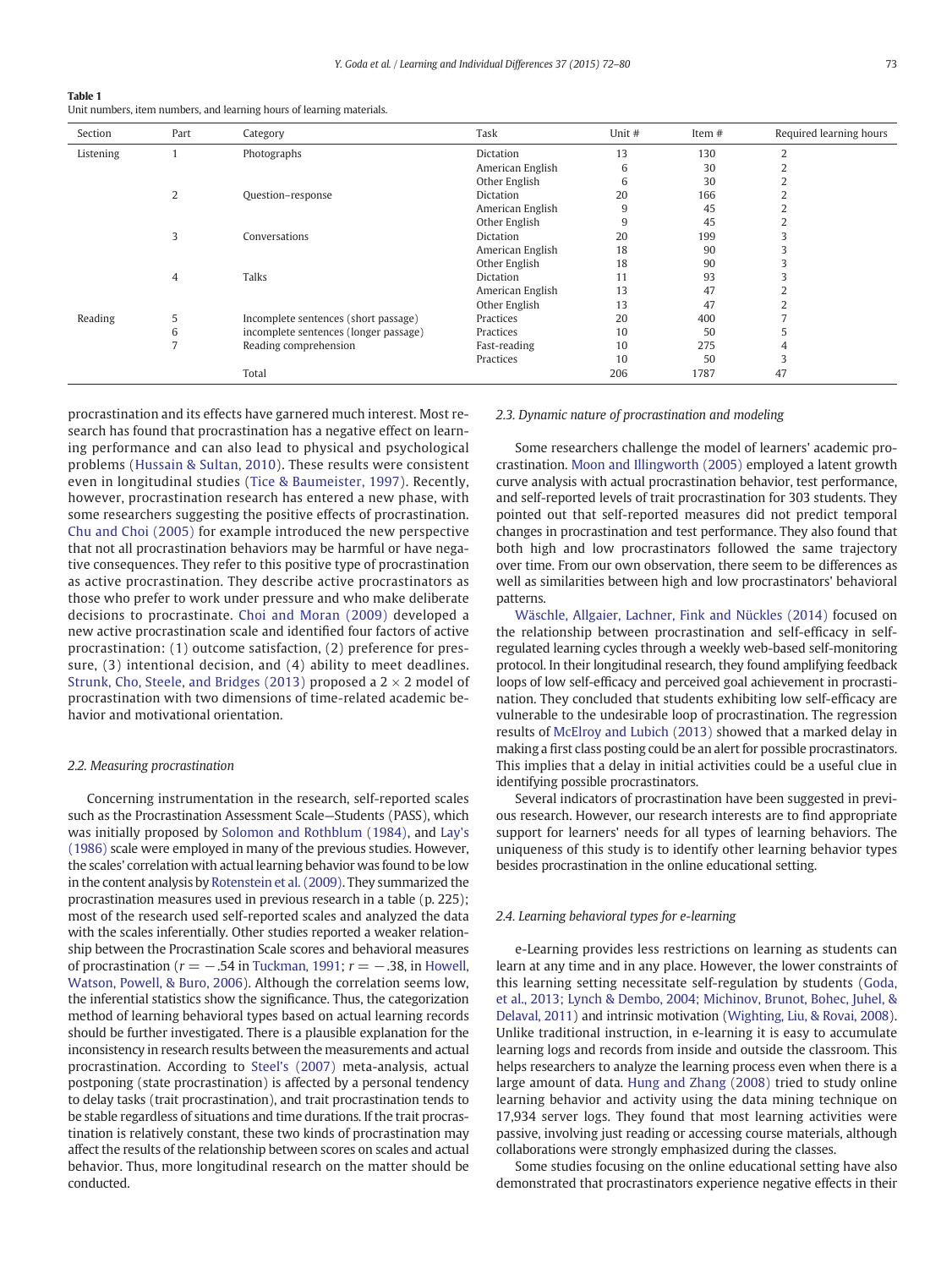<span id="page-2-0"></span>Table 2

| Learning paces for Weeks 1 to 8 ( $N = 441$ ). |  |  |
|------------------------------------------------|--|--|
|                                                |  |  |

| Learning pace  | Week 1 |      | Week 2 |      | Week 3 |      | Week 4 |      | Week 5 |      | Week 6 |      | Week 7 |                      | Week 8 |            |
|----------------|--------|------|--------|------|--------|------|--------|------|--------|------|--------|------|--------|----------------------|--------|------------|
|                | n      | %    | n      |      |        |      |        | $\%$ | n      | 70   |        | 70   |        |                      | n      | $\sqrt{2}$ |
| Slow           | 436    | 98.9 | 416    | 94.3 | 394    | 89.3 | 396    | 89.8 | 406    | 92.1 | 410    | 93.0 | 408    | 92.5                 | 399    | 90.5       |
| Appropriate    |        | 1.,  | 23     | 5.2  | 40     | 9.1  | 35     | 7.9  | 26     | 5.9  | 18     | 4.1  | ιJ     | 3.4                  | 14     | 3.2        |
| Fast           |        | 0.0  |        | 0.5  |        | 1.6  | 9      | 2.0  | 8      | 1.8  | 12     | 2.7  | 16     | $\sim$ $\sim$<br>3.6 | 26     | 5.9        |
| Task completed |        | 0.0  |        | 0.0  |        | 0.0  |        | 0.2  |        | 0.2  |        | 0.2  |        | 0.5                  |        | 0.5        |

academic performance and grades [\(McElroy & Lubich, 2013; Tuckman,](#page-7-0) [2005\)](#page-7-0). However, [Klingsieck et al. \(2012\)](#page-7-0) postulated that most studies were conducted in a traditional educational setting and that more research should be conducted into the online learning setting.

In order to meet our goal of providing prompt feedback and support to prevent academic procrastination and to instead form preferred learning habits in the online setting, we focused on state procrastination over the course of a whole semester and we investigated other learning behavior types in our longitudinal study.

#### 3. Research methods

Actual learning logs focusing on timing and progress were analyzed to describe feature learning behavioral types in e-learning. There were two key research questions in this study:

- Research Question 1: What learning behavioral types exist in elearning?
- Research Question 2: What learning behavioral type corresponds to positive learning performances?

Both parts of this study were examined in order to find answers to these research questions. In Phase 1, the process of determining learning type categories was explained and the characteristics of each type were discussed. In Phase 2, the relationship between learning types and learning outcomes was analyzed.

# 3.1. Phase 1

# 3.1.1. Setting and participants

Five mandatory e-learning courses in computer assisted language learning (CALL), with two credits provided to sophomores at a national university in Japan, were employed in this research. The courses were provided to science-related departments and combined face-to-face classroom learning with self-paced e-learning outside of the classroom for 15 weeks. The learning materials employed in this study were Newton e-Learning TLT Soft, online drill-and-practice learning materials developed to help students prepare for the TOEIC with a mastery learning approach. The e-Leaning vendor, Newton, Inc., explained that the materials had been designed and developed to allow students with a TOEIC score of less than 450 to reach a score of more than 750 in a short period. The average TOEIC score of freshmen at the university for the last five years ranged from 433.6 to 484.8. Thus, the materials were considered suitable for the sophomore students and were employed in the targeted courses.

| ٠ |
|---|
|---|

Learning paces for Weeks 9 to 15 ( $N = 441$ ).

The assigned materials had listening and reading sections and included 206 units, with a total of 1787 quiz items (see [Table 1\)](#page-1-0). They required approximately 30 to 40 h for completion. The students were asked to complete the assigned materials by the end of the semester.

In the face-to-face classroom, the lessons consisted of two parts: The first part was a dictation of the listening material selected from webnews and reports related to the students' major for 30 min; then, the students studied the e-learning materials at their own pace for about 60 min. In the classroom, students could ask the instructor questions; outside of the classroom, a learning management system, Blackboard, was utilized for interactions between students and the instructor. The instructor was the same for all of the five courses.

A total of 441 students participated in this study. Students from five different departments participated: Science ( $n = 56, 12.70\%$ ), Pharmacy  $(n = 92, 20.86\%)$ , Computer Science & Electrical Engineering  $(n = 104, \ldots)$ 23.58%), Mechanical System Engineering ( $n = 104$ , 23.58%), and Civil and Environment Engineering ( $n = 85$ , 19.27%). The number of men and women was 359 (81.41%) and 82 (18.59%), respectively. A convenience sample was selected from the five classes for the sciencerelated departments, and the number of male students was four times that of female students.

There were 26 dropout students and their departments were: 3 Pharmacy, 11 Computer Science & Electrical Engineering, 8 Mechanical System Engineering, and 4 Civil and Environmental Engineering. The conditions for being classified as a dropout were not joining the course at all and failing to attend the classroom or access the learning materials after the second or third weeks. Six dropout students (23.1%) were reported as taking a leave of absence after the semester. The research focus was to categorize learning types and so the dropout students were categorized as the "other" learning type and removed from further analyses.

# 3.1.2. Instrument and data collection

For data collection, the e-learning application had a function for administrators to check students' progress over a selected period. The administrators could view a summary of each student's learning progress with the completion rate percentage and hours spent on the learning materials. The weekly completion rates of the learning materials were used to determine actual learning behavior. The completion rates were calculated from the number of learned items for the selected period, divided by the total number of items. Weekly-cumulated completion rates were used to determine the students' learning pace. Since the completion of the learning materials was 100% as a learning progress for 15 weeks, students had to complete about 6.67% (100/15) per week for an appropriate learning pace. There were no sub-deadlines before the end of the semester. The students were expected to learn the

| Learning pace  | Week 9 |      | Week 10 |      |     | Week 11<br>Week 12 |     | Week 13 |     | Week 14 |     | Week 15 |     |      |
|----------------|--------|------|---------|------|-----|--------------------|-----|---------|-----|---------|-----|---------|-----|------|
|                |        |      | n       |      |     | /a                 |     |         | n   |         | n   |         | n   | 70   |
| Slow           | 387    | 87.8 | 386     | 87.5 | 382 | 86.6               | 363 | 82.3    | 366 | 83.0    | 366 | 83.0    | 37  | 8.4  |
| Appropriate    | 30     | 6.8  | 24      | 5.4  | 31  | 7.0                | 47  | 10.7    | 42  | 9.5     | 46  | 10.4    |     | 0.0  |
| Fast           | 22     | 5.0  | 29      | 6.6  | 26  | 5.9                | 24  | 5.4     | 19  | 4.3     |     | 0.5     |     | 0.0  |
| Task completed |        | 0.5  | ı       | 0.5  |     | 0.5                |     | 1.6     | 14  | 3.2     |     | 0.1     | 404 | 91.6 |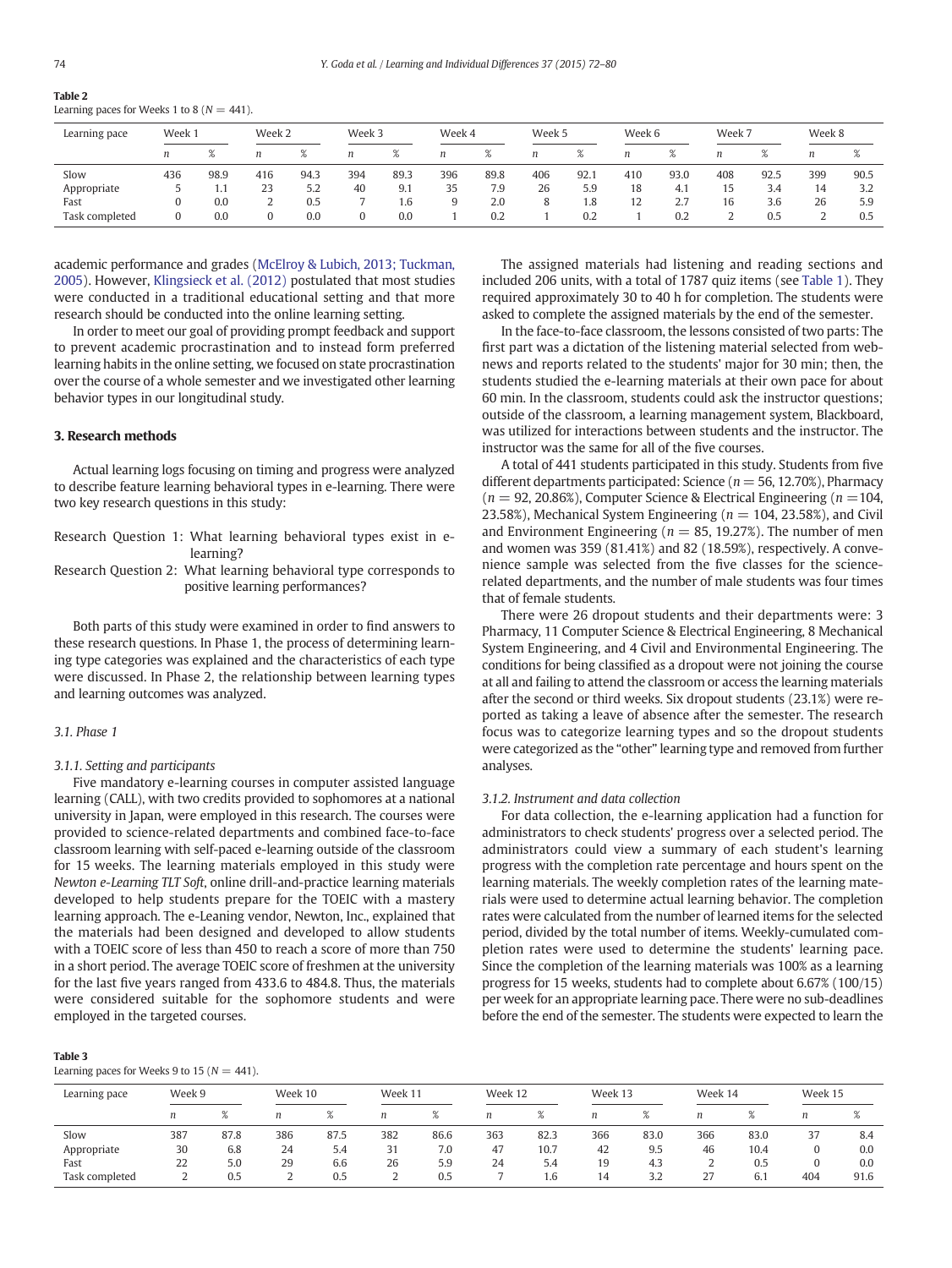<span id="page-3-0"></span>

Fig. 1. Examples of learning behavioral type categorization. Learning pace 1 indicates "slow"; 2, "appropriate"; 3, "fast"; and 4, "completion".

materials in a self-regulated manner, but they had the opportunity to learn and plan for the next week in the weekly face-to-face classroom lessons and to compare their learning progress against that of their classmates.

The weekly actual completion rates were categorized under four labels: three learning paces (appropriate, fast, and slow) and full completion. The learning pace with the appropriate completion rate for the week, plus or minus 5%, was labeled as appropriate, more than 5% above the rate was labeled as fast, and more than 5% below the rate was labeled as slow. This range of 10% was decided on by the researchers, who have more than ten years of teaching experience. Weekly labels for 15 weeks for each student were used to determine a learning behavior pattern.

#### 3.1.3. Analyses for learning behavioral type categorization

In order to find an answer to Research Question 1, 15 weeks' worth of learning behaviors was analyzed and categorized into seven learning types. A description of this study's attempts to find salient learning types follows.

One hundred and ten patterns were found from the combinations of three learning types and a full completion for 15 weeks  $(4^{15}$  patterns). There were still too many patterns to determine salient features for students in online learning. Then, the completion rates for three-week periods were used for the data analysis. From the observations of five three-week completion rates, 59 patterns were observed out of 1024  $(4<sup>5</sup>)$ . The patterns were visualized with line plots, and similar shapes were grouped. Then, the patterns were organized into seven types following careful discussion among the researchers.

| $\sim$<br>. |
|-------------|
|-------------|

|  |  | Learning types and their ratio of task completion. |
|--|--|----------------------------------------------------|
|  |  |                                                    |

|                | Learning<br>behavioral | Total |        |          | completed | Not      | completed |  |  |
|----------------|------------------------|-------|--------|----------|-----------|----------|-----------|--|--|
|                | type                   | n     | %      | n        | %         | n        | %         |  |  |
| 1              | Procrastination        | 305   | 69.16% | 300      | 98.36%    | 5        | 1.64%     |  |  |
| $\overline{2}$ | Learning habit         | 20    | 4.54%  | 20       | 100.00%   | $\Omega$ | 0.00%     |  |  |
| 3              | Random                 | 7     | 1.59%  | 7        | 100.00%   | $\Omega$ | 0.00%     |  |  |
| 4              | Diminished drive       | 24    | 5.44%  | 21       | 87.50%    | 3        | 12.50%    |  |  |
| 5              | Early bird             | 7     | 1.59%  | 7        | 100.00%   | $\Omega$ | 0.00%     |  |  |
| 6              | Chevron                | 30    | 6.80%  | 27       | 90.00%    | 3        | 10.00%    |  |  |
| 7              | Catch-up               | 22    | 4.99%  | 22       | 100.00%   | $\Omega$ | 0.00%     |  |  |
| -              | Other                  | 26    | 5.90%  | $\Omega$ | 0.00%     | 26       | 100.00%   |  |  |
|                | Total                  | 441   | 100%   | 404      | 91.61%    | 37       | 8.39%     |  |  |

#### 3.1.4. Results

[Tables 2 and 3](#page-2-0) show the number of students and percentages for each learning pace label for the 15 weeks in order to present the overall tendency of learning behaviors. [Table 2](#page-2-0) shows the learning paces in the first half of the semester: more than 90% of students' learning paces were labeled as "slow" up to Week 8. Then, closer to the end of the semester, the percentage of appropriate learning paces increased. The task completion rate jumped from 6.12% to 91.61% in the last week, although 37 students (8.39%) did not complete the assigned tasks by the deadline, as shown in [Table 3.](#page-2-0)

The seven learning behavioral types identified were as follows: (1) procrastination, (2) learning habit, (3) random, (4) diminished drive, (5) early bird, (6) chevron, and (7) catch-up. Fig. 1 illustrates three examples of visualized line plots and learning behavioral types. The first example is for Learning Type (1a) (procrastination with taskcompletion). The learning paces for Weeks 3, 6, 9, and 12 were 1, or "slow." In Week 15, the learning pace reached 4 (task completion). The second example, for Type (2), shows that all learning paces up to Week 12 were 2 "appropriate"; this type was labeled as learning habit. The last example was categorized as Learning Type (4), diminished



Fig. 2. Learning Type (1): Procrastination; (1a): Procrastination with task completion by the deadline, (1b): Procrastination with task incompletion by the deadline.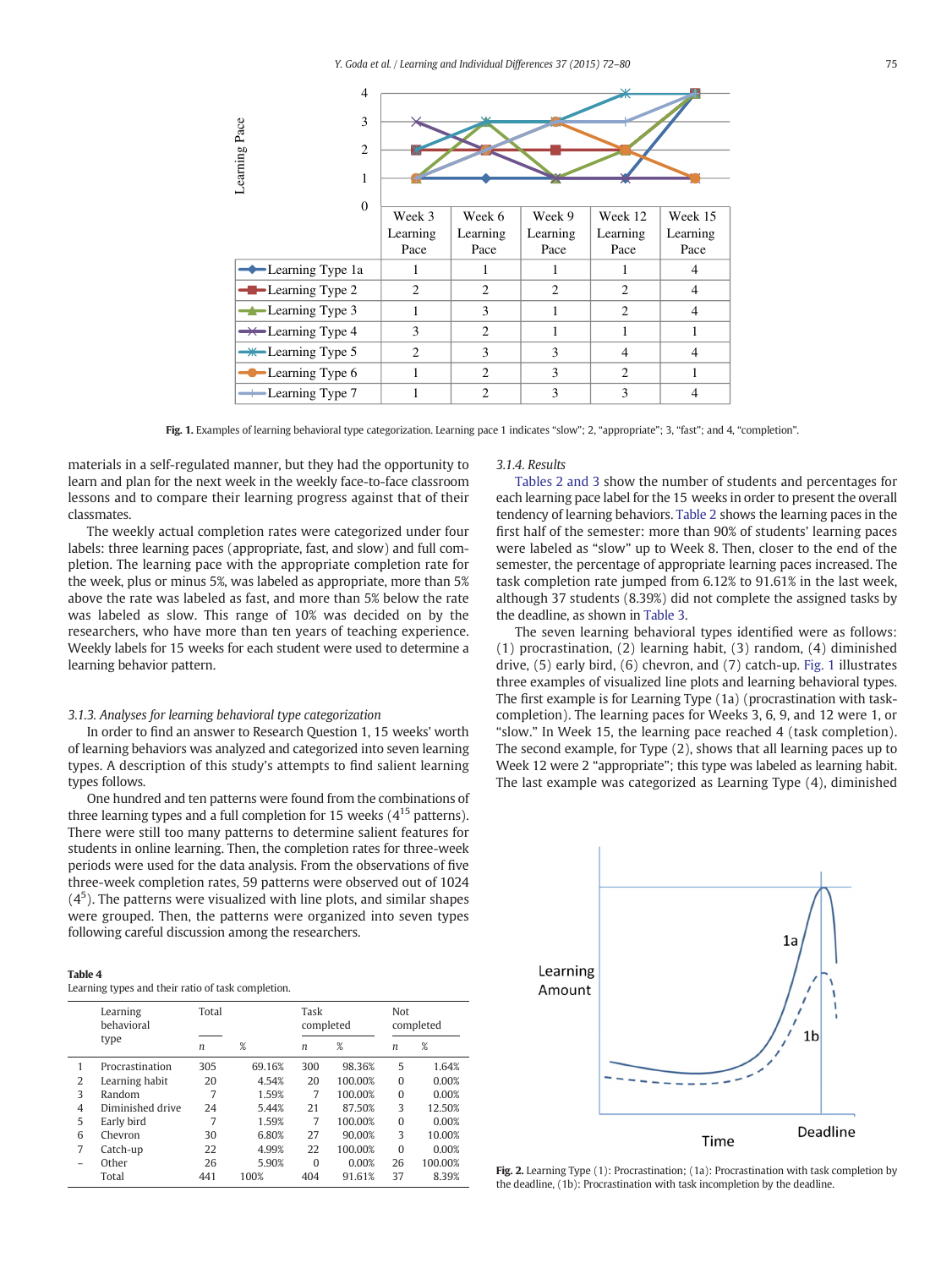<span id="page-4-0"></span>

Fig. 3. Learning Type (2): Learning habit; (2a): Learning habit with larger learning amount, (2b): Learning habit with appropriate learning amount.

drive, with an appropriate learning pace in Week 3, but "slow" learning paces in the other weeks.

### 3.1.5. Descriptions of the seven learning behavioral types

The characteristics of the following seven learning behavioral types will be discussed based on the results of our analyses and observations: (1) procrastination, (2) learning habit, (3) random, (4) diminished drive, (5) early bird, (6) chevron, and (7) catch-up. [Table 4](#page-3-0) summarizes the learning types and their ratio of the task completion. Theoretically, Learning Types (1), (3), (4), and (6) should be further categorized into two subtypes each in relation to task completion, although, as shown in [Table 4,](#page-3-0) Learning Type (3) does not feature students with task incompletion. Learning Type (2) also has two subtypes, according to learning amount for each learning time. The subtypes will be introduced in this section.

There is another type, the "other" type discussed above, under which 26 students were categorized. These students either did not access the learning materials at all or accessed the online learning materials once, for a short period, and did not access them after that. They either dropped out or withdrew from the course. Since the course was mandatory, those who did not begin the course should be analyzed from other



Fig. 4. Learning Type (3): Random. (3a): Random with task completion by the deadline, (3b): Random and dropout.



Fig. 5. Learning Type (4): Diminished drive. (4a): U-shape, (4b): Easy quitter.

perspectives, not learning behaviors. Thus, we labeled them as "other" and ceased further analysis in Phase 2.

- (1) Procrastination ( $n = 305, 69.16$ %, see [Fig. 2](#page-3-0)) In this type, students tend to procrastinate on a task or action until the last minute. They put in a last spurt right before the deadline. This type might be either considered as sluggards or as efficient, based on their level of intention, self-regulation, and meta-cognition.
- (1a) Procrastination with task completion by the deadline: Students of this type should have good meta-cognition and self-regulation.
- (1b) Procrastination with task incompletion by the deadline: In this type, students' meta-cognition does not work well. They may miscalculate the time required to complete a task and/or may not be able to predict an unusual event during their last spurt.
- (2) Learning habit ( $n = 20, 4.54$ %, see Fig. 3)
	- In this type, students might have high self-regulation and motivation. They form their learning habits, and their learning could be effective in bringing about higher learning outcomes (i.e., better understanding and retention). This type could be further categorized into two subtypes (2a and 2b), according to their learning amount for each time period.



Fig. 6. Learning Type (5): Early bird.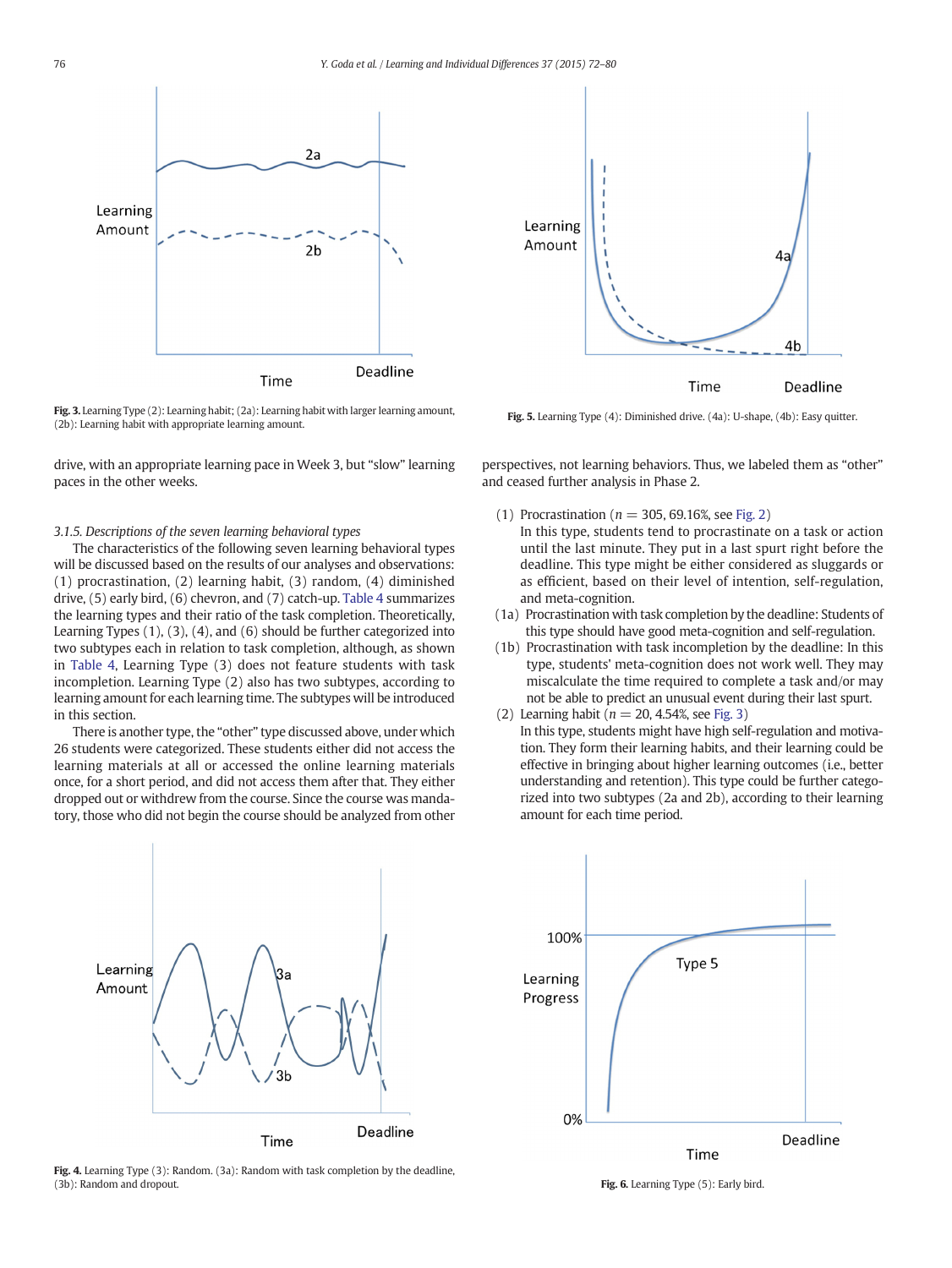<span id="page-5-0"></span>

Fig. 7. Learning Type (6): Chevron. (6a): Chevron with task completion by the deadline, (6b): Chevron and dropout.

- (2a) Learning habit with larger learning amount: In this type, individuals might exhibit learning-goal orientation [\(Dweck, 1986](#page-7-0)). They might seek "to increase their competence, to understand, or to master something new" ([Dweck, 1986, p. 1040](#page-7-0)) regardless of the required task or assignment as a course requirement.
- (2b) Learning habit with appropriate learning amount: These individuals regularly study the appropriate learning amount for each learning period, by calculating the required learning amount from the total learning amount divided by the learning duration. Their learning goal should be strongly affected by the required task or assignment.
- (3) Random ( $n = 7, 1.59$ %, see [Fig. 4\)](#page-4-0) Learning behavior that does not have a definite tendency is categorized as this type. Students of this type might be affected by mood or by external variables such as part-time jobs, club activities, and instructional design (quiz or test) of a targeted course or other courses. This type is also categorized into two subtypes regarding task completion.
- (3a) Random with task completion by the deadline: Learning progress is irregular, but the required task is completed within the learning period.
- (3b) Random and dropout: These students study irregularly and drop out sometime during the course.



Fig. 8. Learning Type (7): catch-up.

| Table 5                                             |  |  |  |
|-----------------------------------------------------|--|--|--|
| <b>Patio of loarning types in Phase 1 and Phase</b> |  |  |  |

|  |  |  | Ratio of learning types in Phase 1 and Phase 2. |  |  |  |  |  |  |  |  |
|--|--|--|-------------------------------------------------|--|--|--|--|--|--|--|--|
|--|--|--|-------------------------------------------------|--|--|--|--|--|--|--|--|

|   | Learning type    | Phase 2 |         | Phase 1 |         |  |
|---|------------------|---------|---------|---------|---------|--|
|   |                  | n       | %       | n       | %       |  |
|   | Procrastination  | 145     | 64.16%  | 305     | 69.16%  |  |
| 2 | Learning habit   | 9       | 3.98%   | 20      | 4.54%   |  |
| 3 | Random           | 4       | 1.77%   | 7       | 1.59%   |  |
| 4 | Diminished drive | 20      | 8.85%   | 24      | 5.44%   |  |
| 5 | Early bird       | 3       | 1.33%   | 7       | 1.59%   |  |
| 6 | Chevron          | 19      | 8.41%   | 30      | 6.80%   |  |
| 7 | Catch-up         | 13      | 5.75%   | 22      | 4.99%   |  |
|   | Other            | 13      | 5.75%   | 26      | 5.90%   |  |
|   |                  | 226     | 100.00% | 441     | 100.00% |  |

- (4) Diminished drive ( $n = 24, 5.44\%$ , see [Fig. 5\)](#page-4-0) The diminished drive type students tend to start with a great amount of learning, but gradually slow down their learning pace. The type can be divided into the following two subtypes:
- (4a) U-shape: These students lose learning progress toward the middle of the semester, but increase their learning amount closer to the deadline. Although they may not be able to sustain their motivation, they can regulate their learning and they have good meta-cognition to complete the required task by the deadline.
- (4b) Easy quitter: These students have a good learning rate in the beginning, but their learning rate decreases toward the middle of the learning period, and they finally drop out of the course. (5) Early bird ( $n = 7, 1.59$ %, see [Fig. 6](#page-4-0))
- Students of this type complete the assigned task far before the deadline. They might have a careful and conscientious temperament. Individuals of this type might also have a performance– goal orientation [\(Dweck, 1986\)](#page-7-0) to prevent their receiving negative judgments.
- (6) Chevron ( $n = 30, 6.80\%$ , see Fig. 7) The lines of this type are in a mountain-like shape when it comes to learning amount visualization. There are two subtypes in relation to task completion.
- (6a) Chevron with task completion by the deadline: In the middle of the learning period, their learning amount increases. Then, they may slow down their learning pace after they become confident about their completion of the task. Eventually, they complete the task right before the deadline. Students of this type can, in a sense, regulate their own learning.
- (6b) Chevron and dropping out: Students of this type increase their learning in the middle, but their efforts do not last and they cannot complete the required task, eventually dropping out of the course.
- (7) Catch-up ( $n = 22, 4.99$ %, see Fig. 8).

At first, catch-up type students have a slower learning pace, but in the middle of the learning period, they increase their learning amount and gradually catch up to the appropriate learning pace.

# 3.2. Phase 2

The purpose of Phase 2 was to investigate the relationship between the learning behavioral types identified in Phase 1 and learning performances. In Phase 2, the scores of the TOEIC-IP were employed as learning performance indicators.

# 3.2.1. Setting and participants

The participants and learning materials were the same as in Phase 1. Data from 226 students out of 441 were considered for further analysis with the TOEIC-IP scores. The 226 participants were from three departments that participated in this study: Pharmacy ( $n = 77, 34.07\%$ ), Computer Science and Electrical Engineering ( $n = 84, 37.17\%$ ), and Civil and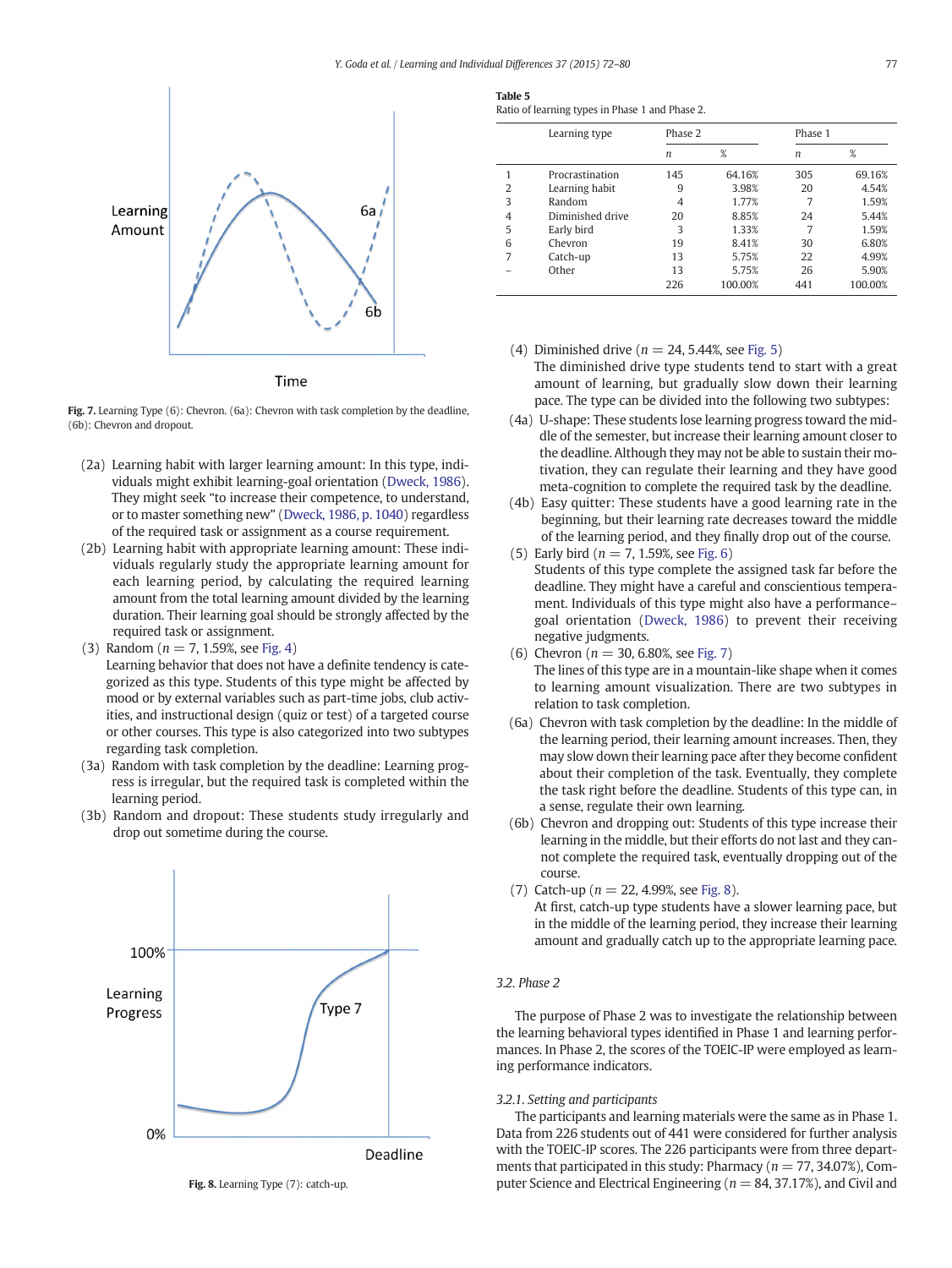Table 6

| --------                              |
|---------------------------------------|
| Learning types and learning outcomes. |

|   | Learning behavioral types | $\boldsymbol{n}$ | M      | <b>SD</b> | <b>SE</b> | 95% CI |         | Min. | Max. |
|---|---------------------------|------------------|--------|-----------|-----------|--------|---------|------|------|
|   |                           |                  |        |           |           | Lowest | Highest |      |      |
|   | Procrastination           | 145              | 432.48 | 94.671    | 7.862     | 416.94 | 448.02  | 245  | 680  |
|   | Learning habit            | 9                | 582.78 | 130.770   | 43.590    | 482.26 | 683.30  | 400  | 810  |
|   | Random                    | 4                | 497.50 | 146.771   | 73.385    | 263.95 | 731.05  | 345  | 640  |
| 4 | Diminished drive          | 20               | 488.75 | 65.792    | 14.712    | 457.96 | 519.54  | 340  | 610  |
|   | Early bird                | 3                | 516.67 | 90.738    | 52.387    | 291.26 | 742.07  | 420  | 600  |
| 6 | Chevron                   | 19               | 516.05 | 66.324    | 15.216    | 484.09 | 548.02  | 380  | 645  |
|   | Catch-up                  | 13               | 500.38 | 87.689    | 24.321    | 447.39 | 553.37  | 360  | 645  |
|   | Other                     | 13               | 478.08 | 126.170   | 34.993    | 401.83 | 554.32  | 325  | 780  |
|   | Total                     | 226              | 459.27 | 101.445   | 6.748     | 445.97 | 472.57  | 245  | 810  |

Environment Engineering ( $n = 65, 28.76\%$ ). The ratio of learning types in Phase 1 and Phase 2 is compared in [Table 5.](#page-5-0) The chi-square was not significant for the ratio of learning types in Phase 1 as expected value and those in Phase 2 as observed value ( $\chi^2(7, N = 226) = 5.12, p = .65$ ). This implies that the learning type ratio in Phase 2 may represent those in Phase 1.

# 3.2.2. Data analyses and results

Table 6 summarizes the descriptive statistics of the TOEIC-IP scores and learning types. Among the 226 participants, 13 students were categorized as the "other" type. As mentioned earlier, the other type was unique and should be analyzed using different methods than actual learning time and progress. Thus, the 13 students' data was removed from the data of the 226 participants, and data from the remaining 213 students' was further analyzed.

In order to investigate the effect of different learning types on learning outcomes, ANOVA was conducted. The results showed significant differences among the learning types ( $F = 5.78$ ,  $p < .01$ ). The results of Tukey's post hoc test are shown in Table 7. There are significant differences between Learning Types (1) (procrastination) and (2) (learning habit) (mean difference  $=$   $-150.30, p < .01$ ), and between Learning Types (1) (procrastination) and (6) (chevron) (mean difference =  $-83.57, p < .01$ ).

| Table 7                        |  |  |
|--------------------------------|--|--|
| Tukey's post hoc test results. |  |  |

| Learning<br>type $(I)$ | Learning<br>type $(I)$ | Mean dif.<br>$(I - J)$ | SE    | $\boldsymbol{p}$ | 95% CI    |          |
|------------------------|------------------------|------------------------|-------|------------------|-----------|----------|
|                        |                        |                        |       |                  |           |          |
| $\mathbf{1}$           | $2^{**}$               | $-150.30$              | 32.52 | 0.00             | $-249.82$ | $-50.77$ |
|                        | 3                      | $-65.02$               | 47.98 | 0.88             | $-211.85$ | 81.82    |
|                        | $\overline{4}$         | $-56.27$               | 22.58 | 0.20             | $-125.37$ | 12.84    |
|                        | 5                      | $-84.18$               | 55.21 | 0.79             | $-253.17$ | 84.80    |
|                        | $6***$                 | $-83.57$               | 23.09 | 0.01             | $-154.25$ | $-12.89$ |
|                        | 7                      | $-67.90$               | 27.40 | 0.21             | $-151.78$ | 15.97    |
| $\overline{2}$         | 3                      | 85.28                  | 56.88 | 0.81             | $-88.81$  | 259.37   |
|                        | $\overline{4}$         | 94.03                  | 37.99 | 0.21             | $-22.26$  | 210.31   |
|                        | 5                      | 66.11                  | 63.10 | 0.97             | $-127.03$ | 259.25   |
|                        | 6                      | 66.73                  | 38.30 | 0.66             | $-50.50$  | 183.95   |
|                        | 7                      | 82.39                  | 41.05 | 0.48             | $-43.23$  | 208.02   |
| 3                      | $\overline{4}$         | 8.75                   | 51.85 | 1.00             | $-149.93$ | 167.43   |
|                        | 5                      | $-19.17$               | 72.29 | 1.00             | $-240.43$ | 202.10   |
|                        | 6                      | $-18.55$               | 52.07 | 1.00             | $-177.93$ | 140.82   |
|                        | 7                      | $-2.88$                | 54.12 | 1.00             | $-168.53$ | 162.76   |
| $\overline{4}$         | 5                      | $-27.92$               | 58.61 | 1.00             | $-207.28$ | 151.45   |
|                        | 6                      | $-27.30$               | 30.32 | 0.99             | $-120.11$ | 65.51    |
|                        | 7                      | $-11.63$               | 33.72 | 1.00             | $-114.85$ | 91.58    |
| 5                      | 6                      | 0.61                   | 58.81 | 1.00             | $-179.37$ | 180.60   |
|                        | 7                      | 16.28                  | 60.63 | 1.00             | $-169.28$ | 201.84   |
| 6                      | $\overline{7}$         | 15.67                  | 34.07 | 1.00             | $-88.61$  | 119.94   |
|                        |                        |                        |       |                  |           |          |

Note. Learning types: (1), procrastination; (2), learning habit; (3), random; (4), diminished drive; (5), early bird; (6), chevron; and (7), catch-up. \*\*  $p < .01$ .

# 4. Discussion and future implications

This research comprised two phases whose research purposes, respectively, were as follows: (1) categorization of students' self-paced learning behavior and (2) relationship between categorized behaviors and learning outcomes. These purposes were reflected in the research questions: (1) What learning behavioral types exist in e-learning? and (2) What learning behavioral type corresponds to positive learning performances?

#### 4.1. Categorization of learning behavior types

In Phase 1, to identify learning behavioral types for e-learning, individuals' learning paces for 15 weeks were visualized and grouped with similar plots. The visualization of actual learning behaviors led to the identification of seven learning types: (1) procrastination (69.16%), (2) learning habit (4.54%), (3) random (1.59%), (4) diminished drive (5.44%), (5) early bird (1.59%), (6) chevron (6.80%), and (7) catch-up (4.99%). The results show similar ratios of procrastinators to those in previous research, which is about 70% [\(Schouwenburg et al., 2004](#page-7-0)). In general, procrastination has negative effects on academic performance and emotions. Therefore procrastination may lead to dropouts or to the loss of social credits. On the other hand, among the 69.16% active procrastinators ([Chu & Choi, 2005\)](#page-7-0), some may have high self-regulated learning strategies ([Wolters, 2003](#page-7-0)). In order to determine the necessary support and feedback in the learning process as a final project goal, the procrastinators should be further categorized according to their needs.

Out of 441 participants, 37 students (8.39%) could not complete the assigned task by the deadline. Types (1b), (4b), and (6b) may need support related to time and resource management skills and/or metacognitive skills, since they may lack self-regulation and be unable to properly reflect on their learning.

#### 4.2. Behavioral types and learning performance

Phase 2 tested the relationship between learning behavioral types based on the Phase 1 categorization and learning performance, or TOEIC-IP scores. The results showed significant differences between the learning types. The post hoc tests indicated a significant difference between Learning Types (1) and (2) and Learning Types (1) and (6). This implies that the learning habit type and the chevron type scored significantly higher than the procrastination type on the TOEIC-IP. This result supports the widely accepted belief that a learning habit of constant learning is most effective. Based on these results, it is reasonable to provide feedback and support for e-learning to encourage students to form a learning habit. As discussed in the section on the features of each learning type in Phase 1, goal orientation may affect students' learning behavior. To encourage students to learn for themselves and not simply for course credits or scores, we could provide support to help them establish mastery goal orientation ([Dweck, 1986\)](#page-7-0). This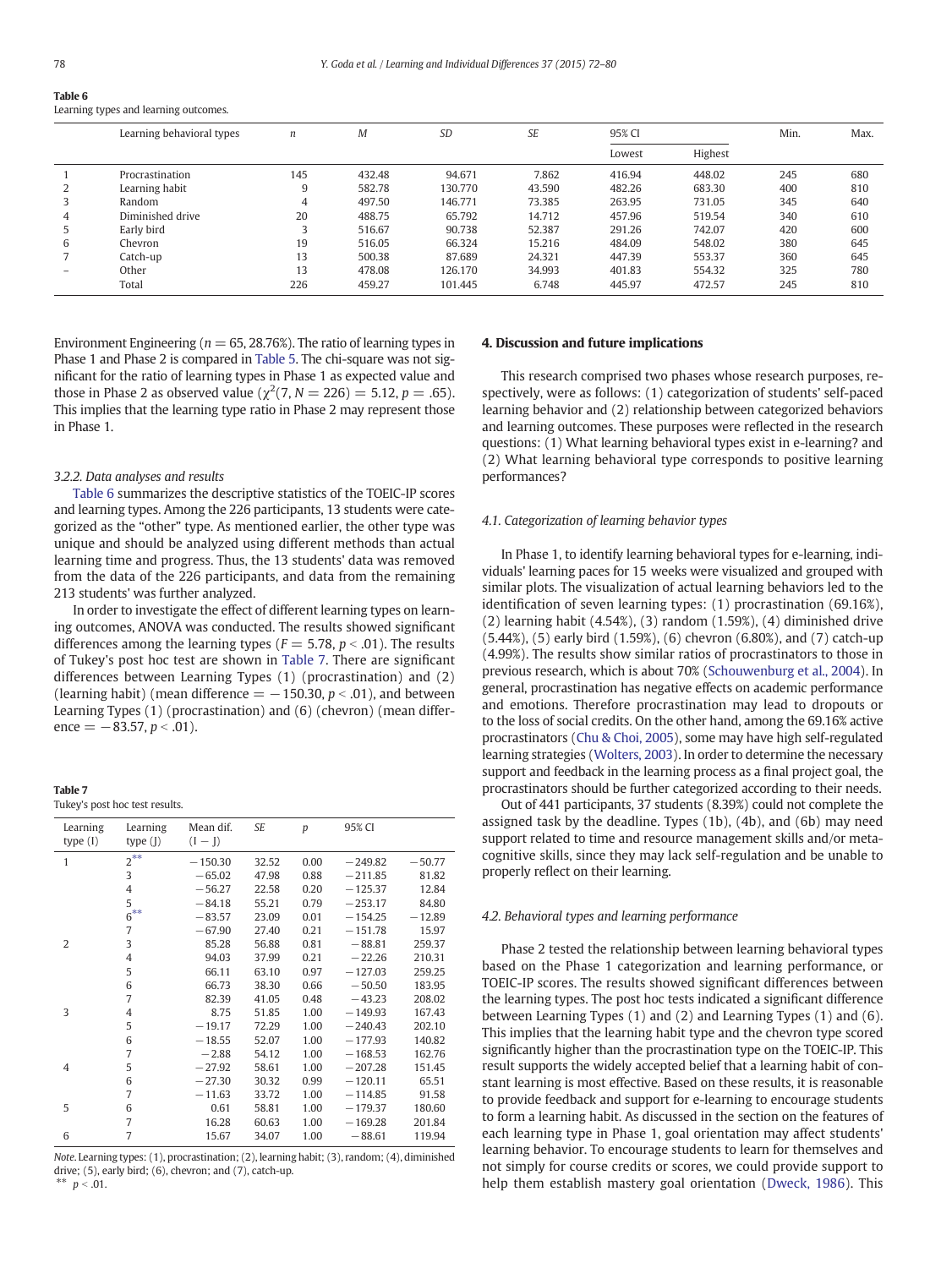<span id="page-7-0"></span>could help students establish positive and active inclinations toward long-life learning.

Procrastination is caused by a lack of self-control and self-regulation (Schouwenburg et al., 2004; Wolters, 2003), and so successful online learners therefore have effective and efficient self-regulated strategies (Goda, et al., 2013; Lynch & Dembo, 2004; Michinov et al., 2011). Selfregulated learning involves factors of cognition, meta-cognition, affection, help seeking, and resource management (Wolters, Pintrich, & Karabenic, 2003).

## 4.3. Implications for future research

In future research, the categorization method used in this study should be examined and validated in different online contexts. The levels of the learning material might affect learners' behaviors such as work avoidance or postponing. In this study, the target level of the learning materials was selected fit to the overall students' level, but it should be necessary to consider each individual student's performance level in order to accurately investigate how the relevant learning materials' level affects his or her learning behavior.

The learning types should also be tested in relation to other variables such as learning quality, classroom performance, self-regulated learning, motivation, and so on, to provide appropriate support for individuals in e-learning.

### 4.4. Limitations

There are several research limitations. First, the e-learning materials used in this research were developed for those learning English as a foreign language. Therefore subject matter and cultural context might affect the results of the study. Language acquisition requires continuous practice to master, and this subject feature may influence the relationship between learning behavioral types and learning performance. Second, the data of actual learning was collected from a mandatory course. The nature of courses, mandatory or elective, might affect learners' motivation and decision-making. In future research, these limitations should be considered, and more evidence-based research with actual learning behaviors in e-learning should be conducted.

#### Acknowledgments

This work was supported by MEXT/JSPS Grant-in-Aid for Scientific Research 24300289.

#### References

- Choi, J.N., & Moran, S.V. (2009). [Why not procrastinate? Development and validation of a](http://refhub.elsevier.com/S1041-6080(14)00199-X/rf0005) [new active procrastination scale.](http://refhub.elsevier.com/S1041-6080(14)00199-X/rf0005) The Journal of Social Psychology, 149(2), 195–211.
- Chu, A.H.C., & Choi, J.N. (2005). [Rethinking procrastination: Positive effects of](http://refhub.elsevier.com/S1041-6080(14)00199-X/rf0010) "active" [procrastination behavior on attitudes and performance.](http://refhub.elsevier.com/S1041-6080(14)00199-X/rf0010) The Journal of Social [Psychology](http://refhub.elsevier.com/S1041-6080(14)00199-X/rf0010), 145(3), 245–264.
- Dweck, C.S. (1986). [Motivational process affecting learning.](http://refhub.elsevier.com/S1041-6080(14)00199-X/rf0015) American Psychology, 41(10), 1040–[1048.](http://refhub.elsevier.com/S1041-6080(14)00199-X/rf0015)
- Ellis, A., & Knaus, W.J. (1977). [Overcoming procrastination: Or how to think and act](http://refhub.elsevier.com/S1041-6080(14)00199-X/rf0020) [rationally in spite of life's inevitable hassles.](http://refhub.elsevier.com/S1041-6080(14)00199-X/rf0020) New York: Institute for Rational Living.
- Goda, Y., Yamada, M., Matsuda, T., Kato, H., Saito, Y., & Miyagawa, H. (2013). [Effects of](http://refhub.elsevier.com/S1041-6080(14)00199-X/rf2000) [Help Seeking Target Types on Completion Rate and Satisfaction in E-Learning.](http://refhub.elsevier.com/S1041-6080(14)00199-X/rf2000) [Proceedings of INTED 2013](http://refhub.elsevier.com/S1041-6080(14)00199-X/rf2000) (pp. 1399–1403).
- Howell, A.J., Watson, D.C., Powell, R.A., & Buro, K. (2006). [Academic procrastination: The](http://refhub.elsevier.com/S1041-6080(14)00199-X/rf0025) [pattern and correlated of behavioural postponement.](http://refhub.elsevier.com/S1041-6080(14)00199-X/rf0025) Personality and Individual [Differences](http://refhub.elsevier.com/S1041-6080(14)00199-X/rf0025), 40, 1519–1530.
- Hung, J. -L., & Zhang, K. (2008). [Revealing online learning behaviors and activity patterns](http://refhub.elsevier.com/S1041-6080(14)00199-X/rf0030) [and making predictions with data mining techniques in online teaching.](http://refhub.elsevier.com/S1041-6080(14)00199-X/rf0030) MERLOT [Journal of Online Learning and Teaching](http://refhub.elsevier.com/S1041-6080(14)00199-X/rf0030), 4(4), 426-437.
- Hussain, I., & Sultan, S. (2010). [Analysis of procrastination among university students.](http://refhub.elsevier.com/S1041-6080(14)00199-X/rf0035) [Procedia Social and Behavioral Sciences](http://refhub.elsevier.com/S1041-6080(14)00199-X/rf0035), 5, 1897–1904.
- Klingsieck, K.B., Fries, S., Horz, C., & Hofer, M. (2012). [Procrastination in a distance univer](http://refhub.elsevier.com/S1041-6080(14)00199-X/rf0040)sity setting. [Distance Education](http://refhub.elsevier.com/S1041-6080(14)00199-X/rf0040), 33(3), 295–310.
- Lay, C.H. (1986). [At last, my research article on procrastination.](http://refhub.elsevier.com/S1041-6080(14)00199-X/rf0045) Journal of Research in [Personality](http://refhub.elsevier.com/S1041-6080(14)00199-X/rf0045), 20, 474–495.
- Lynch, R., & Dembo, M. (2004). [The relationship between self-regulation and online learning](http://refhub.elsevier.com/S1041-6080(14)00199-X/rf0050) in a blended learning context. [International Review of Research in Open and Distance](http://refhub.elsevier.com/S1041-6080(14)00199-X/rf0050) [Learning](http://refhub.elsevier.com/S1041-6080(14)00199-X/rf0050), 5(2), 1–16.
- McElroy, B.W., & Lubich, B.H. (2013). [Predictors of course outcomes: Early indicators of](http://refhub.elsevier.com/S1041-6080(14)00199-X/rf0055) [delay in online classrooms.](http://refhub.elsevier.com/S1041-6080(14)00199-X/rf0055) Distance Education, 34(1), 84–96.
- Michinov, N., Brunot, S., Bohec, O.L., Juhel, J., & Delaval, M. (2011). [Procrastination, partic](http://refhub.elsevier.com/S1041-6080(14)00199-X/rf0060)[ipation, and performance in online learning environments.](http://refhub.elsevier.com/S1041-6080(14)00199-X/rf0060) Computers  $\mathcal G$  Education, 56[, 243](http://refhub.elsevier.com/S1041-6080(14)00199-X/rf0060)–252.
- Moon, S.M., & Illingworth, A.J. (2005). [Exploring the dynamic nature of procrastination: A](http://refhub.elsevier.com/S1041-6080(14)00199-X/rf0065) [latent growth curve analysis of academic procrastination.](http://refhub.elsevier.com/S1041-6080(14)00199-X/rf0065) Personality and Individual [Differences](http://refhub.elsevier.com/S1041-6080(14)00199-X/rf0065), 38, 297–309.
- Özer, B.U., & Saçkes, M. (2011). [Effects of academic procrastination on college students'](http://refhub.elsevier.com/S1041-6080(14)00199-X/rf0070) life satisfaction. [Procedia Social and Behavioral Sciences](http://refhub.elsevier.com/S1041-6080(14)00199-X/rf0070), 12, 512–519.
- Rotenstein, A., Davis, H.Z., & Tatum, L. (2009). [Early birds versus just-in-timers: The effect](http://refhub.elsevier.com/S1041-6080(14)00199-X/rf0075) [of procrastination on academic performance of accounting students.](http://refhub.elsevier.com/S1041-6080(14)00199-X/rf0075) Journal of [Accounting Education](http://refhub.elsevier.com/S1041-6080(14)00199-X/rf0075), 27, 223–232.
- Schouwenburg, H.C., Lay, C., Pychyl, T.A., & Ferrari, J.R. (2004). [Counseling the procrastinator in](http://refhub.elsevier.com/S1041-6080(14)00199-X/rf0080) academic settings. [Washington, D.C.: American Psychological Association.](http://refhub.elsevier.com/S1041-6080(14)00199-X/rf0080)
- Solomon, L.J., & Rothblum, E.D. (1984). [Academic procrastination: Frequency and](http://refhub.elsevier.com/S1041-6080(14)00199-X/rf0085) cognitive–behavioral correlates. [Journal of Counseling Psychology](http://refhub.elsevier.com/S1041-6080(14)00199-X/rf0085), 31, 503–509.
- Steel, P. (2007). [The nature of procrastination: A meta-analytic and theoretical review of](http://refhub.elsevier.com/S1041-6080(14)00199-X/rf0090) [quintessential self-regulatory failure.](http://refhub.elsevier.com/S1041-6080(14)00199-X/rf0090) Psychological Bulletin, 133(1), 65–94.
- Strunk, K.K., Cho, Y., Steele, M.R., & Bridges, S.L. (2013). [Development and validation of a 2](http://refhub.elsevier.com/S1041-6080(14)00199-X/rf0095)  $\times$  2 model of time-related academic behavior: Procrastination and timely engagement. [Learning and Individual Differences](http://refhub.elsevier.com/S1041-6080(14)00199-X/rf0095), 25, 35–44.
- Tan, C.X., Ang, R.P., Klassen, R.M., Yeo, L.S., Wong, I.Y.F., Huan, V.S., & Chong, W.H. (2008). [Correlates of academic procrastination and students' grade goals.](http://refhub.elsevier.com/S1041-6080(14)00199-X/rf0135) Current Psychology, 27[, 135](http://refhub.elsevier.com/S1041-6080(14)00199-X/rf0135)–144.
- Tice, D.M., & Baumeister, R.F. (1997). [Longitudinal study of procrastination, performance,](http://refhub.elsevier.com/S1041-6080(14)00199-X/rf0105) [stress, and health: The costs and bene](http://refhub.elsevier.com/S1041-6080(14)00199-X/rf0105)fits of dawdling. Psychological Science, 8, 454–[458.](http://refhub.elsevier.com/S1041-6080(14)00199-X/rf0105)
- Tuckman, B.W. (1991). [The development and concurrent validity of the procrastination](http://refhub.elsevier.com/S1041-6080(14)00199-X/rf0110) scale. [Educational and Psychological Measurement](http://refhub.elsevier.com/S1041-6080(14)00199-X/rf0110), 5 (473-470).
- Tuckman, B.W. (2005). [Relations of academic procrastination, rationalizations, and](http://refhub.elsevier.com/S1041-6080(14)00199-X/rf0115) [performance in a web course with deadlines.](http://refhub.elsevier.com/S1041-6080(14)00199-X/rf0115) Psychological Reports, 96, 1015–1021.
- Wäschle, K., Allgaier, A., Lachner, A., Fink, S., & Nückles, M. (2014). [Procrastination and](http://refhub.elsevier.com/S1041-6080(14)00199-X/rf0120) self-effi[cacy: Tracing vicious and virtuous circles in self-regulated learning.](http://refhub.elsevier.com/S1041-6080(14)00199-X/rf0120) Learning [and Instruction](http://refhub.elsevier.com/S1041-6080(14)00199-X/rf0120), 29, 103–114.
- Wighting, M.J., Liu, J., & Rovai, A.P. (2008). [Distinguishing sense of community and](http://refhub.elsevier.com/S1041-6080(14)00199-X/rf0125) [motivation characteristics between online and traditional college students.](http://refhub.elsevier.com/S1041-6080(14)00199-X/rf0125) Quarterly [Review of Distance Education](http://refhub.elsevier.com/S1041-6080(14)00199-X/rf0125), 9(3), 285–295.
- Wolters, C.A. (2003). Understanding procrastination from a self-regulated learning perspective. Journal of Educational Psychology, 95, 179–187, http://dx.doi.org[/10.1037/](http://dx.doi.org/10.1037/0022-0663.95.1.179) [0022-0663.95.1.179.](http://dx.doi.org/10.1037/0022-0663.95.1.179)
- Wolters, C.A., Pintrich, P.R., & Karabenic, S.A. (2003). [Assessing academic self-regulated](http://refhub.elsevier.com/S1041-6080(14)00199-X/rf0140) [learning. Paper prepared for the Conference on Indicators of Positive Development:](http://refhub.elsevier.com/S1041-6080(14)00199-X/rf0140) Defi[nitions, Measures, and Prospective Validity.](http://refhub.elsevier.com/S1041-6080(14)00199-X/rf0140) Sponsored by ChildTrends, National [Institutes of Health](http://refhub.elsevier.com/S1041-6080(14)00199-X/rf0140).

Yoshiko Goda is an associate professor of the Research Center for Higher Education and Instructional Systems Program Graduate School of Social and Cultural Sciences at Kumamoto University, Japan. She received her Ph.D. (Science Education) at Florida Institute of Technology (FIT) in 2004 with partially partial support of a Fulbright scholarship. She has held teaching experiences in various countries including Shu-Te University, Taiwan (1999–2000), the graduate school of FIT (2004), US, Aoyama Gakuin University (2005– 2008), and Otemae University, Japan (2008–2010). She has authored "Application of CoI to design CSCL for EFL online asynchronous discussion (pp. 295–316, 2012), in Akyol, Z. & Garrison, R. (Eds.), Educational Communities of Inquiry: Theoretical framework, research and practice." Her current research interests include self-regulated learning for e-learning, instructional and learning design, online education program evaluation, and innovative community for global education.

Masanori Yamada is an associate Professor in the Faculty of arts and science, School of Education, and Graduate School of Human–Environment Studies at Kyushu University. He is engaged in research and development of computer-mediated communication systems for project-based learning, self-regulated learning support systems and so on. He received M.A. and Ph.D in Human System Science from Tokyo Institute of Technology in 2005 and 2008 respectively. He was Japan Society for the Promotion of Science (JSPS) research fellow for young scientists in 2007. He is also a recipient of the outstanding young researcher award from Information Processing Society of Japan (2003), and Japan Society for Educational Technology (2010), best article award from the The Computer-Assisted Language Instruction Consortium (2011) and best paper award from International Conference on Web-based Learning (2014).

Hiroshi Kato is a professor of the Faculty of Liberal Arts at the Open University of Japan. He received his Ph.D. (Engineering) at Tokyo Institute of Technology in 1999. He started his career as a researcher from NEC Corporation (1983–2000), and moved to National Institute of Multimedia Education (2000–2009) in 2000 followed by current position since 2009. He has authored "Designing a video-mediated collaboration system based on a body metaphor (pp.409–423 2002) in Koschmann, T., Hall, R. & Miyake, N. (Eds.), CSCL2: Carrying Forward the Conversation." His current research interests include tools and assessment for collaborative learning.

Takeshi Matsuda is a professor and director of the Institutional Research Office for Educational Planning at Shimane University, Japan. He received his Ph.D. (International Communication) at Aoyama Gakuin University, Japan in 2005. He has a broad range of expertise